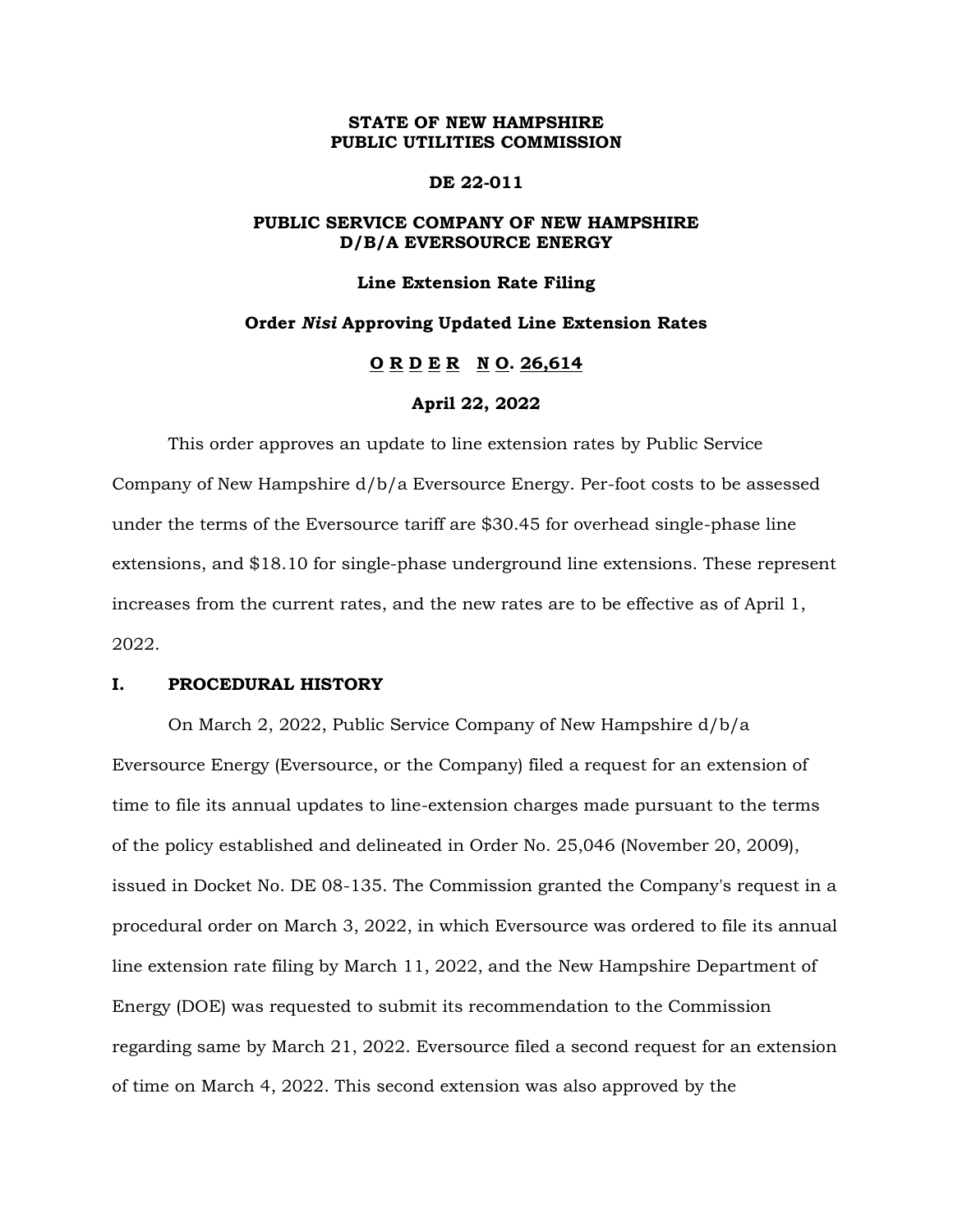Commission in a procedural order on March 7, 2022, which gave the Company until March 15, 2022, to make its filing.

The Company made its timely petition filing on March 15, 2022. Eversource subsequently filed an "Updated Technical Statement" regarding the rates considered in this proceeding on March 29, 2022, which was in turn followed by the Company's "Corrected Technical Statement and Proposed Tariff Pages" filed on March 30, 2022. The DOE responded with a recommendation for Commission approval of the lineextension rate updates on March 30, 2022, and a DOE "Letter of Clarification" filed on March 31, 2022, indicating that the DOE recommended that the Company's proposal filed on March 30, 2022, should be approved.

The Company's petition and associated docket filings are posted on the Commission's website at [https://www.puc.nh.gov/Regulatory/Docketbk/2022/22-](https://www.puc.nh.gov/Regulatory/Docketbk/2022/22-011.html) [011.html](https://www.puc.nh.gov/Regulatory/Docketbk/2022/22-011.html)

# **II. POSITIONS OF THE PARTIES**

#### **A. Eversource**

The Company, in its corrected Technical Statement of George J. Knowles, filed on March 30, 2022, with a companion proposed Second Revised Tariff Page 26, outlined its proposal for this matter, as updated. The Company stated that the settlement agreement in Docket No. DE 08-135 requires Eversource to update its line extension costs on an annual basis. Revised rates are calculated based on the average cost per foot for single-phase line extensions completed in the prior three calendar years. The resulting per foot rate is then adjusted for inflation, using the applicable annual Consumer Price Index. Using this methodology, Eversource calculated an increase in the per foot cost for overhead single-phase line extensions from \$29.69 to \$30.45, for effect on April 1, 2022. For single-phase underground line extensions, the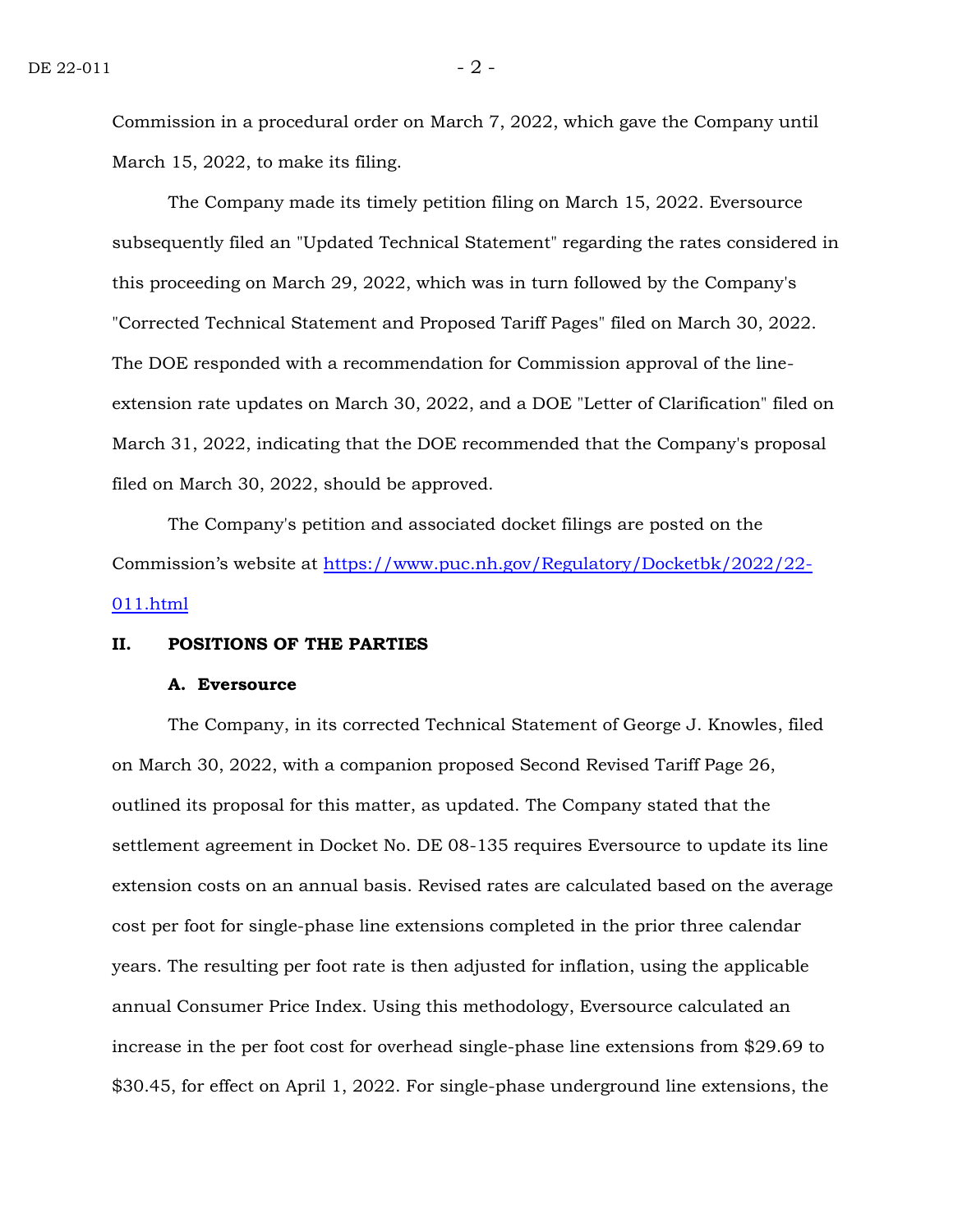cost to customers will increase from \$16.64 to \$18.10 per foot. Charges for threephase overhead and underground line extensions will continue to be based on customer-specific job requirements.

## **B. Department of Energy**

In its March 30, 2022, filing, the DOE stated that it reviewed Eversource's methodology and revised calculations for the resulting costs per foot for single-phase overhead and underground facilities to be charged to customers during the period from April 1, 2022, through March 31, 2023. The DOE expressed that the methodology and calculations are consistent with the settlement agreement approved in Docket No. DE 08-135 (in Order No. 25,046), and that the resulting charge adjustments were just and reasonable in the DOE's view. The DOE further recommended Commission approval of the Company's proposed revisions to Page 26 of its Tariff for an effective date of April 1, 2022. The DOE, in a letter filed on March 31, 2022, reiterated its support for the Company's proposal, as modified by Eversource's Letter of Clarification filed on March 30, 2022.

# **III. COMMISSION ANALYSIS**

The Commission has reviewed Eversource's filing and accepted the DOE's recommendation that that the methodology and calculations presented for the changes to the Company's Tariff Page 26 are consistent with the settlement agreement approved in Docket No. DE 08-135 in Order No. 25,046 and that the resulting charge adjustments are just and reasonable pursuant to the settlement agreement and the ratemaking standards of RSA Chapter 378. We approve these adjustments with an effective date of April 1, 2022. Eversource shall file with the Commission an updated copy of its newly revised Tariff Page 26, as required by N.H. Code Admin. Rules Puc 1603.05(d).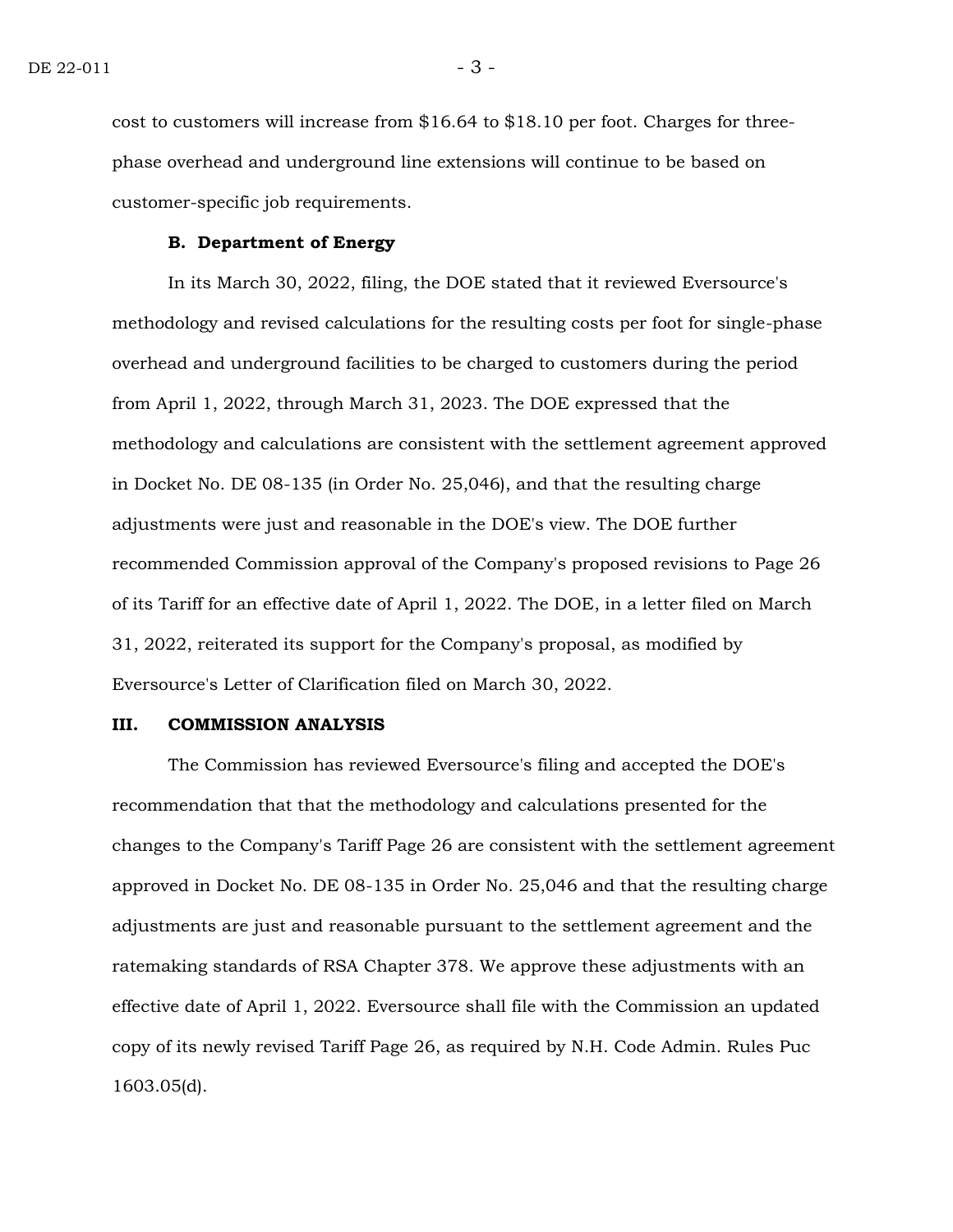## **Based upon the foregoing, it is hereby**

**ORDERED** *NISI*, that pursuant to RSA 378:3 and N.H. Code Admin. Rules Puc 1603.07, the updated Second (2nd) Revised Page 26 Tariff provisions for Line Extensions by Public Service Company of New Hampshire d/b/a Eversource Energy submitted on March 30, 2022, are APPROVED to take effect as of April 1, 2022; and it is

**FURTHER ORDERED**, that the Company shall file a Second (2nd) Revised Tariff Page 26 conforming to this order within 15 days of the date of this order pursuant to N.H. Code Admin. Rules Puc 1603.02(b); and it is

**FURTHER ORDERED**, that the Company shall cause a copy of this order to be published on its website within one business day of this order, and to be documented by affidavit filed with the Commission on or before May 16, 2022; and it is

**FURTHER ORDERED**, that persons interested in responding to this order be notified that they may submit their comments or file a written request for hearing, stating the reason and basis for a hearing, no later than April 27, 2022 for the Commission's consideration; and it is

**FURTHER ORDERED**, that any person interested in responding to such comments or request for hearing shall do so no later than May 4, 2022; and it is

**FURTHER ORDERED**, that this order shall be effective May 23, 2022, unless the Company fails to satisfy the publication obligation set forth above or the Commission provides otherwise in a supplemental order issued prior to the effective date.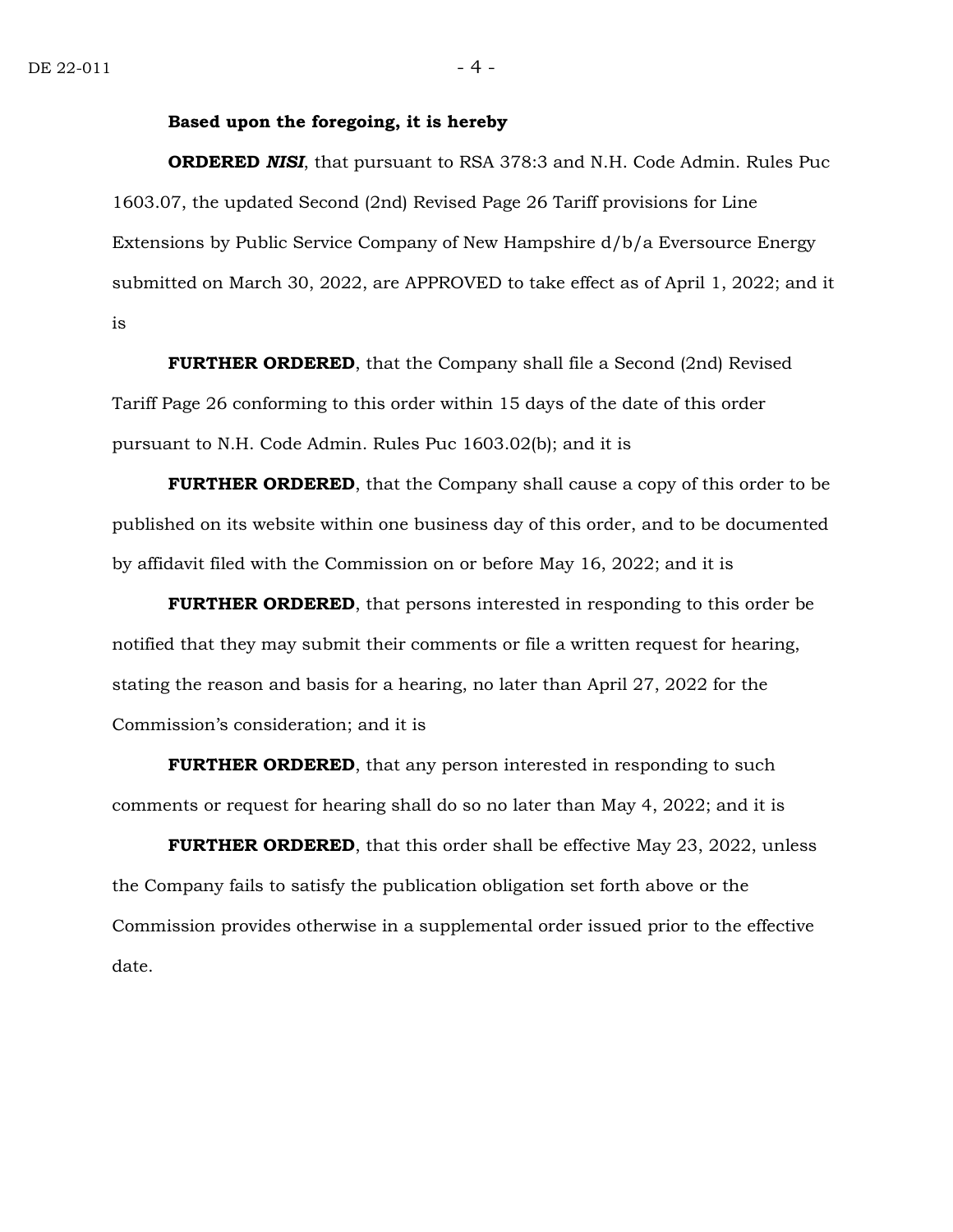By order of the Public Utilities Commission of New Hampshire this twentysecond day of April, 2022.

SNIEL

Daniel C. Goldner Chairman

Pradip K. Chattopadhyay Commissioner

Carleton B. Simpson Commissioner